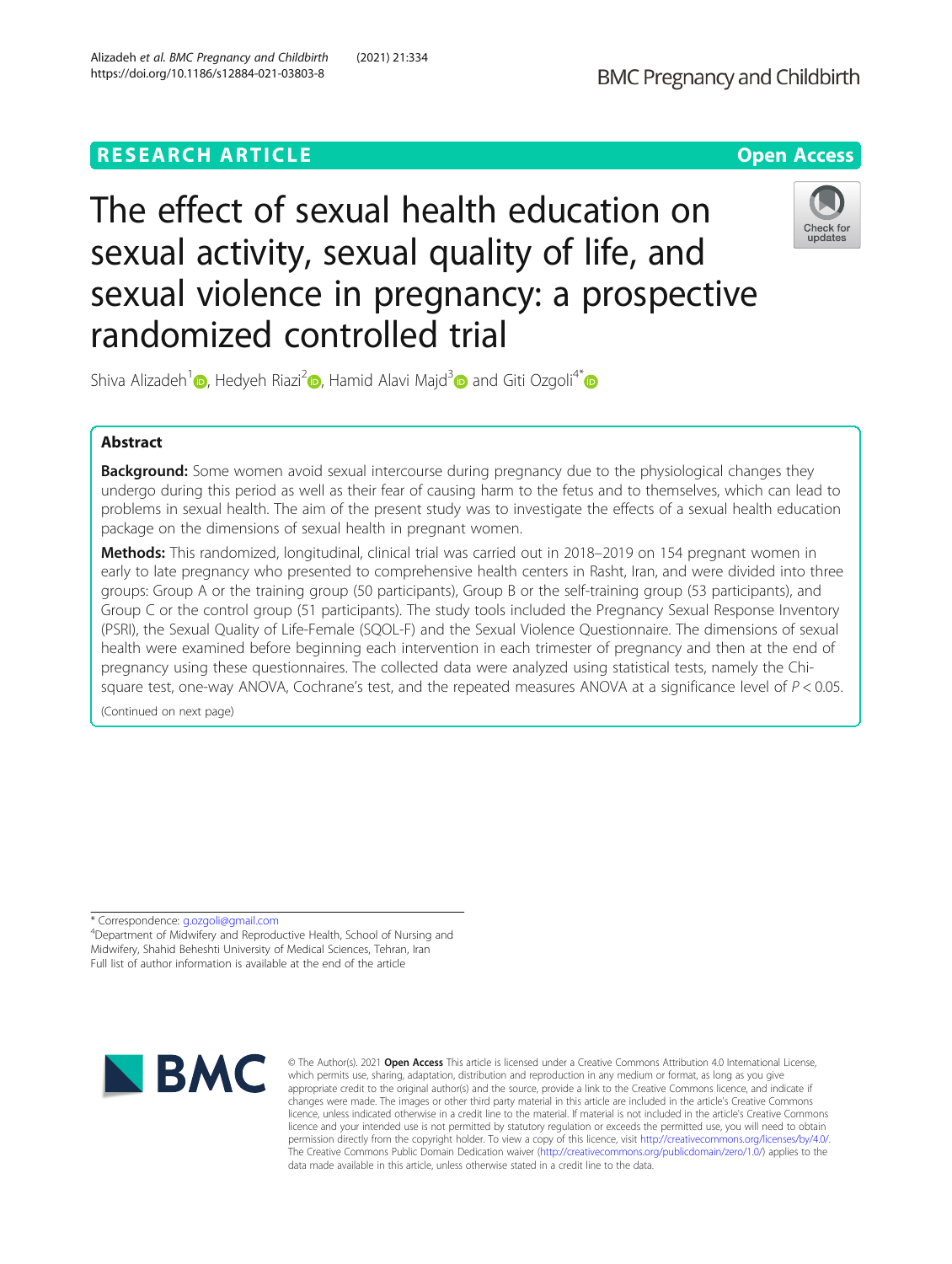## (Continued from previous page)

Results: There was no statistically significant difference in the mean total scores of SQOL-F and PSRI in the three groups at baseline. As for the intergroup results, there was a statistically significant difference in the mean score of SQOL-F and PSRI at the end of pregnancy. The mean scores of PSRI and SQOL-F in the training group (Group A) increased from the beginning to the end of pregnancy compared to the control and self-training groups. As for the intergroup comparisons, there was no statistically significant difference in the mean total scores of sexual violence among the pregnant women in the different groups in the third trimester of pregnancy and at the end of the third trimester. Although sexual violence was not statistically significant, the number of sexually-violated women in the training group decreased during the training period compared to the self-training and control groups.

**Conclusion:** The results obtained in the intervention group compared to the control group revealed the effectiveness of the sexual health education package in terms of improvement in the dimensions of sexual health. According to the results, in order to maintain and promote the sexual health of pregnant women, health care providers are recommended to offer sexual health training during pregnancy along with other health care services.

Trial registration: [IRCT20190427043398N1](https://en.irct.ir/trial/39810); the trial was registered on June 2, 2019. (retrospective registration).

Keywords: Sexual violence, Quality of life, Sexual activity, Pregnancy, Sexual health, Training

## Background

Pregnancy is more than merely a biological transformation in a woman's body; rather, the conception of a fetus in a woman's uterus is the most intimate, emotional, and personal period in her life during which her body undergoes major physiological, anatomical, and even behavioral changes [[1\]](#page-9-0). The physiological impact of pregnancy also brings about changes in expectant mothers' sexual and marital relationships [[2](#page-9-0)–[4\]](#page-9-0) and sexual behaviors [\[3](#page-9-0), [5\]](#page-9-0). During pregnancy, the sexual desire and activity of pregnant women and their husbands may either increase, decrease or remain unchanged. As a result, pregnancy can either improve the marital relationship or cause it to break up [[6\]](#page-10-0). Often, as pregnancy progresses, the woman's pain increases and her sense of attractiveness, frequency and duration of intercourse, sexual desire, ability to reach orgasm, and sexual satisfaction decrease [[7](#page-10-0)]. The reduction in the frequency of intercourse is often more significant in the third trimester of pregnancy [[8\]](#page-10-0). The decline in sexual activity and the resultant failure to meet the husband's sexual needs may lead some men to engage in other sexual behaviors during their spouse's pregnancy, including extramarital sex  $[9-11]$  $[9-11]$  $[9-11]$  $[9-11]$ . A pregnant woman's refusal to have sexual intercourse with her husband can lead to domestic violence or make an existing abusive relationship worse [[9,](#page-10-0) [10](#page-10-0), [12](#page-10-0)]. Sexual violence includes non-consensual or unwanted sexual acts using physical force or subjugation to humiliation or violence during sexual intercourse [[13\]](#page-10-0). The global prevalence of violence during pregnancy is reported as 3 to 31% [[3](#page-9-0)].

Sexual health during pregnancy can be affected by the mental and emotional damage caused by violence, frigidity, female depression [\[1\]](#page-9-0), husband's sexual unfulfillment [[9,](#page-10-0) [10](#page-10-0), [12\]](#page-10-0), and sexual disorders. These often-common pregnancy-related challenges can be exacerbated by a variety of factors, including misconceptions or lack of accurate information [\[14](#page-10-0)]. Sexual health, which can be defined as mutual satisfaction, pleasure and meeting the sexual and emotional needs of both parties, can result in an overall improvement of the couple's relationship. Furthermore, the decline in a couple's sexual health during pregnancy can reduce the couple's quality of sexual life [[15,](#page-10-0) [16\]](#page-10-0).

Proper sexual health training can be a strategic solution for enhancing the sexual quality of life during pregnancy. It can also serve as an effective intervention for preventing pregnancy-related sexual problems and promoting the sexual health of pregnant women and their partner [[17](#page-10-0)]. Sexual health training designed to educate couples about their sexual health and ideal sexual functions can improve marital relationships and prevent the breakdown of families [\[18\]](#page-10-0).

Any training provided about sexual health during pregnancy should be based on credible and accredited resources and be frequently repeated, such as is the case for breastfeeding and personal hygiene training, which are repeated at different months during all the pregnancy care visits made to healthcare centers.

Considering the importance of sexual health, which is part of the fourth goal of the United Nations' Sustainable Development Goals (SDG) by 2030, the present study was conducted to investigate the effect of a sexual health education package on the dimensions of sexual health in pregnant women. During this research, as part of routine prenatal care, the researchers trained pregnant women using the Sexual Health Education Package (SHEP) formerly validated and found to be reliable. SHEP was shared with the examined pregnant women in group training and self-training groups.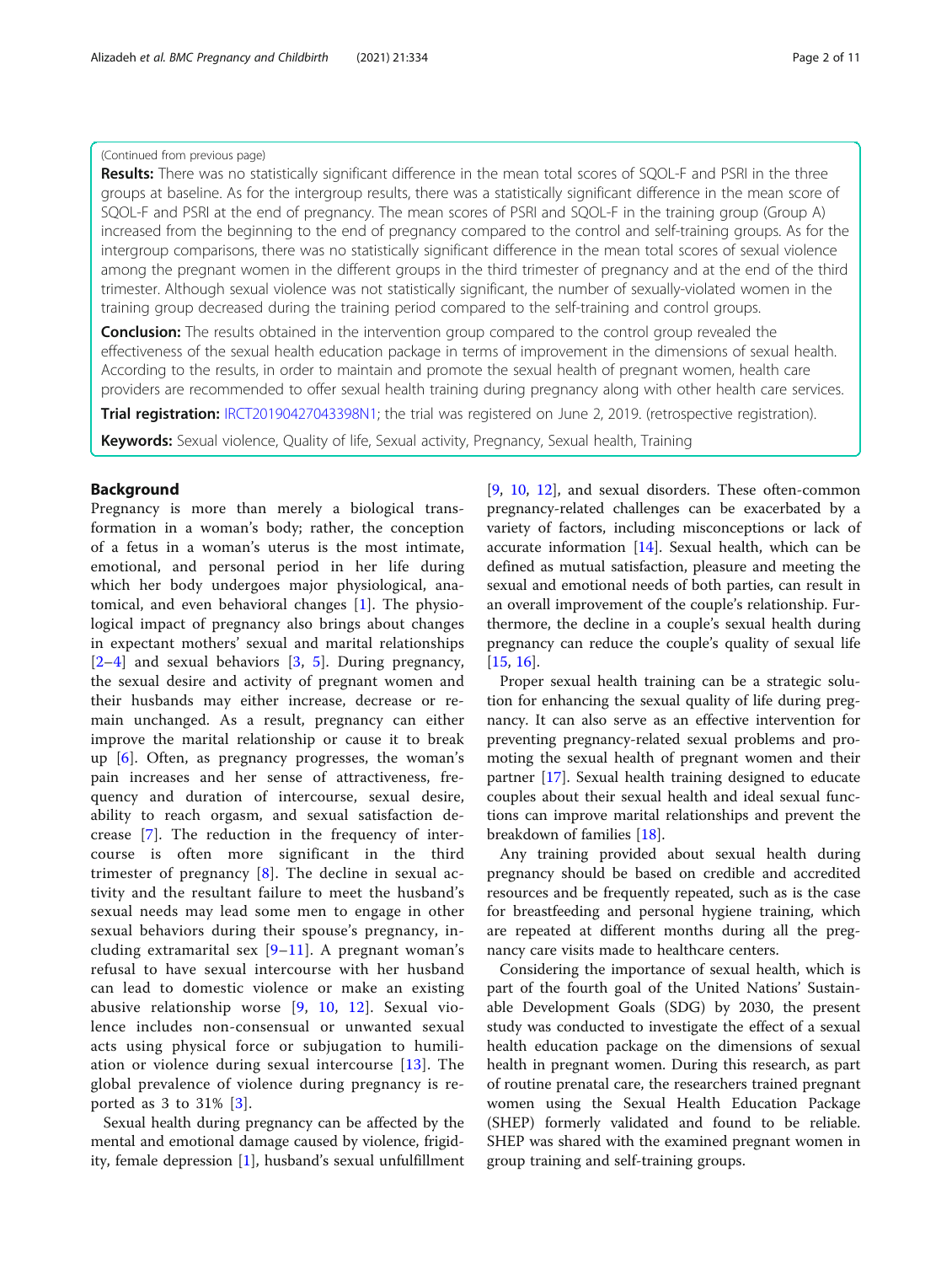The effect of the intervention on the various dimensions of sexual health was examined by different educational methods.

The research hypotheses included:

- 1. Group training leads to a reduction in sexual violence, improvement in sexual activities, and the enhancement of the sexual quality of life.
- 2. Self-training leads to a reduction in sexual violence, improvement in sexual activities, and the enhancement of the sexual quality of life.
- 3. Both the group training and self-training method show similar results concerning their impact on reduction in violence, improving sexual activity and enhancing the sexual quality of life.

## **Methods**

The present randomized and clinical trial was conducted on pregnant women presenting to the comprehensive health centers of Rasht (northern Iran) from September 2018 to May 2019. The aim of the study was to investigate the effect of a sexual health education package on the dimensions of sexual health in pregnant women.

Primary outcomes: Sexual activity and response during pregnancy.

Secondary outcomes: The rate of sexual violence in pregnancy and the sexual quality of life during pregnancy.

## Sample size

The sample size was calculated based on  $\alpha = 0.05$  and  $β = 0.20$  and effect size = 0.6. The minimum required sample for each group was 45; to take account of a 40% potential drop based on studies conducted on the rate of sexual violence during pregnancy in Iran, in which the participant withdrawal rates were 31% [[19\]](#page-10-0) and 51.6% [[20\]](#page-10-0), the appropriate number of samples per group in this study was estimated as 75 (making for a total of 225 participants).

$$
n \ge 2 \frac{(z_{\alpha} + z_{\beta})^2 \sigma^2}{(\mu_1 - \mu_2)^2}
$$
  
\n
$$
\alpha = 0.05 \Rightarrow z_{\alpha} = 1.96 \ \beta = 0.20 \Rightarrow z_{\beta} = 0.84 \ \text{effect size}
$$
  
\n
$$
= \frac{\mu_1 - \mu_2}{\sigma} = 0.6
$$
  
\n
$$
n = 2(1.96 + 0.84)^2 \left(\frac{1}{0.60}\right)^2 = 45
$$

## Inclusion and exclusion criteria

The inclusion criteria were being a woman aged 15–45 years, having a gestational age less than 14 weeks, signing a written consent form to participate in the study, having no history of medical diseases such as diabetes and hypertension, no history of medicine consumption interfering with sexual function, no drug addiction, having a normal low-risk pregnancy (without complications at birth or the need to take certain medications based on the medical and maternal history), not having experienced acute stress in recent years, such as the death of a child, and not having any acute illnesses or marital problems or unexpected problems potentially arising during the study. The exclusion criteria included a reluctance to continue participation in the study or a high-risk pregnancy (such as spotting, premature labor, etc.).

## Group allocation and intervention

After obtaining the necessary permission, the selected comprehensive health service centers of Rasht were visited and 225 participants were randomly selected (75 per group) from those in their first trimester of pregnancy (up to 14 weeks of gestation). All the eligible candidates entered the study after they were fully briefed on the purpose of the study and signed written consent forms. For this study, random cluster sampling was performed in Rasht, Iran, and the city was divided into five regions (east, west, north, south, and center). Then, three areas of the city, including east, west and center, were randomly selected. In the next step, the participants were randomly assigned to the different groups. Using a random number function, first, 225 random numbers were assigned to three groups of 75, labelled with letters A, B and C, and then, by sorting these random numbers, the three letters A, B, and C were completely arranged in a random way. According to this random order, the samples from each of the comprehensive health centers were assigned to the three study groups (Excel file is attached as pdf).

In order to prevent sampling bias and intervention bias, the intervention schedule was adjusted in a way that contact between the samples was kept to a minimum. Efforts were also made to select the health centers in each cluster (region) from the same urban area with comparable socioeconomic and cultural backgrounds.

The Sexual Health Education Package (SHEP) designed based on the National Institute for Health and Clinical Excellence (NICE) guidelines had two parts – one for healthcare providers and one for pregnant women. The educational materials used during pregnancy (one training session for each trimester of pregnancy) included the most important dimensions of sexual health. The content of the package included notes about the components of the reproductive system of men and women, physiological changes during pregnancy, emotional and psychological changes during pregnancy, stages of the sexual response cycle and physical and psychological differences between men and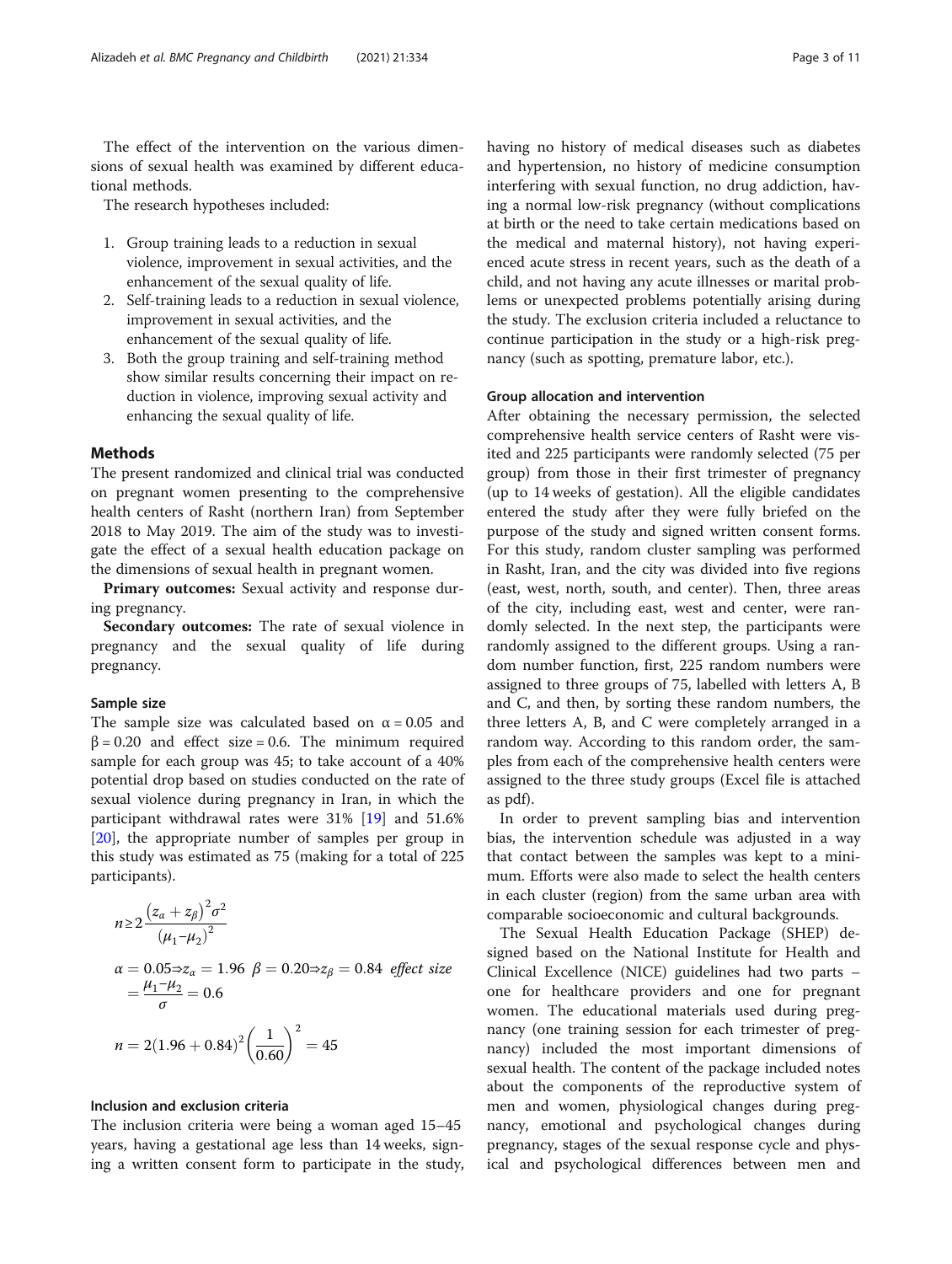women in the sexual response cycle, sexual activity and its changes in pregnancy, the factors affecting sexual activity in pregnancy, personal and sexual hygiene tips in pregnancy by trimester, pre-sex preparation and sexual intimacy, marital satisfaction, different sex positions suitable for each trimester of pregnancy, sexual restrictions during pregnancy, the right beliefs and attitudes about sexual function and correcting false beliefs and attitudes, domestic violence during pregnancy, sexual changes after delivery and the best time to restart sexual activity after delivery. The researcher presented the educational material to the participants in the self-training group using a pamphlet compiled in a simple language.

#### Group a (the first intervention group)

Group A received group training using SHEP in three 90-min sessions (one during each trimester of pregnancy). The classes were divided into small groups of 5 to 12 participants. The first session (before 14 weeks of gestation), the second session (up to 28 weeks of gestation) and the third session (up to 32 weeks of gestation) were all at least 4 weeks apart. Initially, after briefing them on the study objectives and obtaining their written consent, the participants were given some assessment questions through a demographic form and some questionnaires. Then, the classes were held based on SHEP in the form of a lecture with questions and answers to actively engage the participants. At the end of each class, the women were given a booklet to review and share with their spouses. In the last month of pregnancy (36– 40 weeks of gestation), the questionnaires were given to the women again to check and assess their sexual health.

### Group B (the second intervention group)

Group B entailed self-training using SHEP at each trimester (first trimester before 14 weeks, second trimester before 28 weeks, and third trimester up to 32 weeks of gestation). Also, the participants in Group B were given questionnaires to fill out during each trimester (with the occasions being set at least 4 weeks apart) and also at the end of their pregnancy (36–40 weeks of gestation).

## Group C (the control group)

Group C received routine care, with no sex education material. The routine care included maternity care according to the National Guidelines for Providing Midwifery and Childbirth Services by the Ministry of Health of Iran, guidelines for pregnancy care and the guidelines presented by the World Health Organization, such as those on vaccination, blood pressure control, weight measurement, and nutrition counseling. In this group, the mothers were only given the questionnaires to complete each trimester and at the end of their

pregnancy (36–40 weeks of gestation), with the four measurement occasions being at least 4 weeks apart.

At the beginning of the study, 75 participants were randomly assigned to each group. Some participants withdrew from the study due to miscarriage, preterm delivery, relocation, and reluctance to continue participation (Fig. [1](#page-4-0)).

#### **Questionnaires**

The questionnaires used in this study included a demographic form and the Pregnancy Sexual Response Inventory (PSRI), the Sexual Quality of Life-Female (SQOL-F), and the sexual violence questionnaire. The PSRI has been designed by Ruge et al. [[21\]](#page-10-0) and includes 26 items on sexual activity and responses in ten domains, including the frequency of sexual intercourse, sexual desire, sexual arousal, orgasm, female sexual satisfaction, dyspareunia, sexual initiation, female sexual problems, male sexual satisfaction, and male sexual problems before and during pregnancy. The total score of the PSRI is calculated out of one hundred [\[21](#page-10-0)], and a score below 25 indicates a very bad sexual relationship and activity, a score of 25–50 indicates poor relationship and sexual activity, 50–75 good sexual relationship and activity, and 75–100 excellent sexual relationship and activity [\[22](#page-10-0)]. After obtaining the written permission of the designer of the original questionnaire, it was localized for use in Iran and its validity was determined through the face validity, content validity, construct validity and reliability assessment methods. To determine the reliability and internal consistency of the questionnaire, Cronbach's alpha coefficient and test-retest repeatability were measured [\[23](#page-10-0)]. The questionnaire reliability was reported as 0.891 after 30 eligible subjects filled out the localized version. Investigating stability and test-retest repeatability require an interval of 2 weeks to 1 month between the tests [[24\]](#page-10-0). In this study, the questionnaire was assessed 2 weeks apart in the 30 subjects in this stage, and the scores obtained in the test and retest were compared using the Intraclass Correlation Coefficient (ICC), which was obtained as 0.97.

### Sexual quality of life-female (SQOL-F) questionnaire

This questionnaire is the Persian version of the Sexual Quality of Life-Female (SQOL-F) questionnaire. The questionnaire was first designed in 1998 and reviewed and validated in 2005 by Symonds et al. [[25\]](#page-10-0). The SQOL-F questionnaire is an 18-item scale rated on a 6 point Likert-type scale. Items 1, 5, 9, 13 and 18 in it should be graded in reverse. The minimum score obtained in this tool is 18 and the maximum 108. This questionnaire has four domains, including psychosexual feelings (including seven items: 2, 3, 7, 8, 10, 16, 17), sexual and relationship satisfaction (including five items: 1,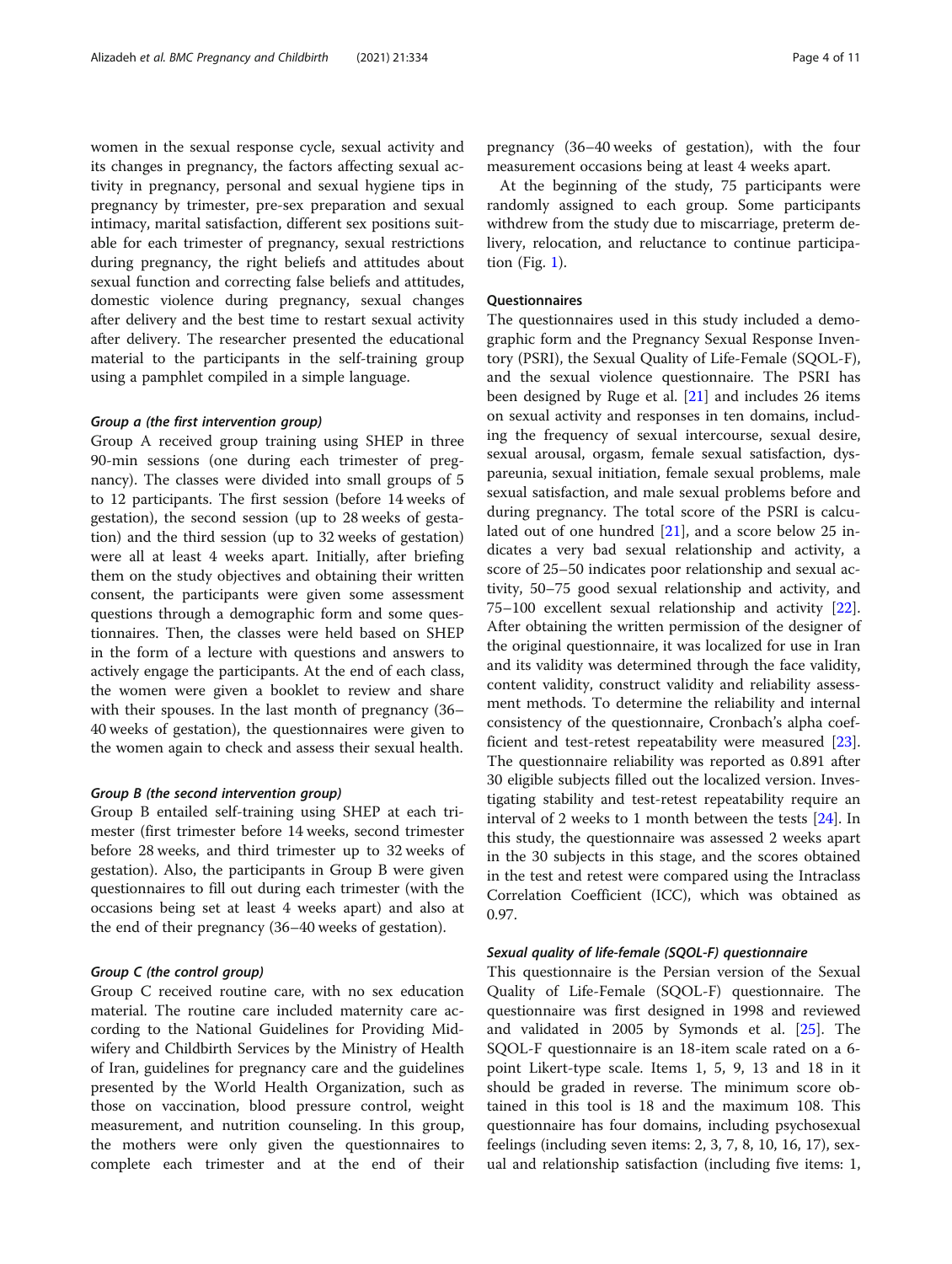<span id="page-4-0"></span>

5, 9, 13, 18), self-worthlessness (includes three items: 4, 6, 15) and sexual repression (including three items: 11, 12, 14). The overall score of the sexual quality of life is more indicative of the desired quality of sexual life. According to the range of responses, a score up to 36 is classified as poor, a score of 37–72 as average, and 73– 108 as good. Masoumi et al. translated and validated this questionnaire and reported its reliability as 0.777 using Cronbach's alpha [\[15](#page-10-0)].

## The sexual violence questionnaire

This questionnaire is part of the domestic violence questionnaire and has five items. It is scored on the basis of a five-point Likert scale (never, once, twice, three to five times, and more than five times). A woman is considered to have been subject to sexual violence if she gives at least one positive answer to the items in this questionnaire. This questionnaire was validated by Ahmadi et al. (2015) with an internal reliability coefficient of 0.99 for domestic violence [[26\]](#page-10-0). The reliability of the questionnaire was assessed in this study by distributing it among 30 eligible pregnant women, and a Cronbach alpha of 0.765 was thus obtained.

## Data analysis

Data were analyzed in SPSS software version 23. In the descriptive statistics section, descriptive indicators such as mean and standard deviation were reported. The normal distribution of the data was checked using the Kolmogorov-Smirnov test. The Chi-square test and oneway ANOVA, followed by Tukey's post-hoc test, were used to compare the three groups, and the intragroup comparisons between the four measurement occasions (i.e., before the intervention and in the first, second and third trimesters of pregnancy) were carried out using Cochrane's test and the repeated-measures ANOVA. Pvalues less than 0.05 were considered statistically significant. The analysis was performed on the per-protocol population.

## Ethical considerations

This study was approved by the ethics committee of Shahid Beheshti University of Medical Sciences under the code IR.SBMU.PHNM.1395.495. The project was registered at the Iranian Registry of Clinical Trials under the code IRCT20190427043398N1. After providing the necessary explanations and information about the study, permission was obtained from the main designers of the questionnaires to use their tools in the study, and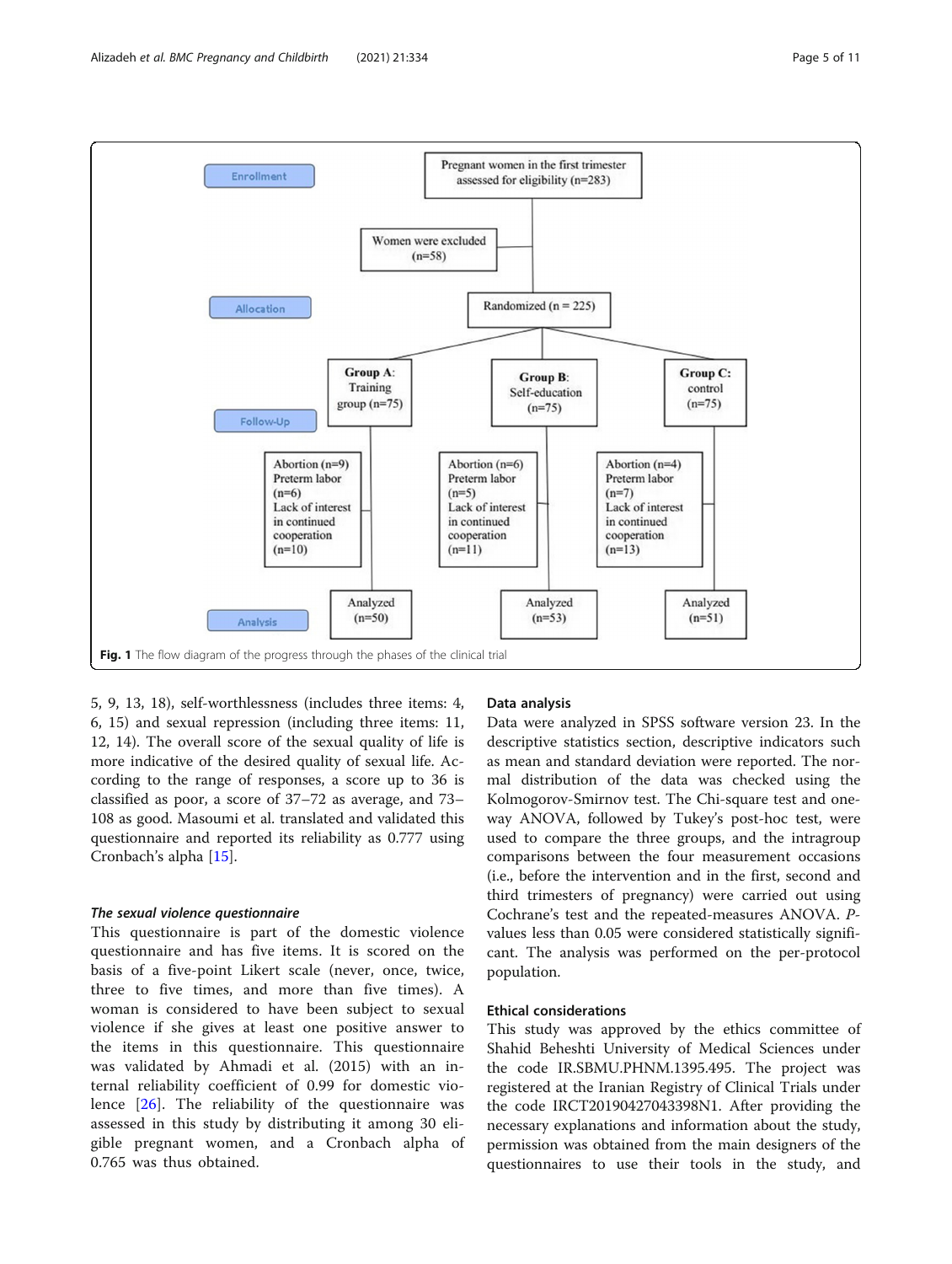written consent was also obtained from the participants for taking part in the research.

## Results

A total of 154 pregnant women divided into three groups participated in this study. The mean age of the subjects was  $28.30 \pm 5.49$  in the group training group,  $28.64 \pm 4.39$  in the self-training group and  $29.37 \pm 4.92$ in the control group. The level of education of most of the participants and of their spouses was high school diploma and below in all the three groups. Most of the women surveyed in all the groups were unemployed and the majority of their spouses were self-employed. The difference between the three groups was not statistically significant in terms of the demographic, social, and midwifery characteristics based on the one-way ANOVA, Chi-square test, and the Kruskal-Wallis test. Therefore, the random allocation used to divide the subjects among the three groups can be said to have homogenized the groups in terms of the demographic characteristics. To sum up, the participants had similar conditions, the method of selection used in the study was appropriate and the results are therefore reliable [\[27](#page-10-0), [28\]](#page-10-0) (Table 1).

The intragroup comparison carried out using the repeated-measures ANOVA showed significant differences in the mean total score of PSRI between the three groups throughout the study  $(P < 0.001)$ . Over time, the mean score of PSRI increased in group A; meanwhile, in groups B and C, the mean score of PSRI decreased. In other words, the group training program had a positive effect on sexual responses in pregnant women during the intervention.

The intergroup comparison using the one-way ANOVA showed no significant differences between the three groups in the mean total score of PSRI before pregnancy, in the first trimester (before the intervention) and in the second trimester  $(P > 0.05)$ . Moreover, there was a notable difference among the three groups in the mean total score of PSRI during the third trimester and at the end of the third trimester  $(P < 0.001)$ . According to Tukey's post-hoc test, there was a significant difference in the mean total scores of PSRI between groups A and C and also between groups A and B ( $P < 0.001$ ), but there was no significant difference in the mean total scores of PSRI between groups B and C  $(P > 0.05)$ (Table [2](#page-6-0)). The descriptive statistics using the repeatedmeasures ANOVA for the mean score of PSRI during

**Table 1** The sociodemographic characteristics of the participants in the three groups: A, B, C

| Variable                       | Group A                | Group B                | Group C                | $P-$<br>Value      |
|--------------------------------|------------------------|------------------------|------------------------|--------------------|
|                                | Mean $\pm$ SD or N (%) | Mean $\pm$ SD or N (%) | Mean $\pm$ SD or N (%) |                    |
| Age                            |                        |                        |                        |                    |
| Pregnant woman                 | $28.30 \pm 5.49$       | $28.64 \pm 4.39$       | $29.37 \pm 4.92$       | 0.319 <sup>a</sup> |
| Husband                        | $33.54 \pm 5.31$       | $32.64 \pm 4.34$       | $33.45 \pm 4.99$       | 0.59 <sup>a</sup>  |
| Pregnancy number               | $1.82 \pm 1.00$        | $1.79 \pm 0.74$        | $1.61 \pm 0.69$        | 0.506 <sup>a</sup> |
| Duration of marriage           | $7.04 \pm 4.78$        | $6.02 \pm 4.12$        | $6.10 \pm 3.88$        | $0.08^{\rm a}$     |
| Pregnant Woman's Education     |                        |                        |                        |                    |
| High school diploma or<br>less | 37(74)                 | 35 (66)                | 27 (52.9)              | 0.706 <sup>b</sup> |
| Associate or bachelor's degree | 11(22)                 | 15(28.3)               | 14(27.5)               |                    |
| Master's degree or PhD         | 2(4)                   | 3(5.7)                 | 10 (19.6)              |                    |
| Husband's Education            |                        |                        |                        |                    |
| High school diploma or less    | 35 (70)                | 39 (73.6)              | 26(51)                 | 0.904 <sup>b</sup> |
| Associate or bachelor's degree | 13(26)                 | 12 (22.6)              | 20 (39.2)              |                    |
| Master's degree or PhD         | 2(4)                   | 2(3.8)                 | 5(9.8)                 |                    |
| Pregnant Woman's Occupation    |                        |                        |                        |                    |
| Unemployed                     | 45 (90)                | 48 (90.6)              | 35 (68.6)              | 0/3 <sup>c</sup>   |
| Employed                       | 5(10)                  | 5(9.4)                 | 16(31.4)               |                    |
| Husband's Occupation           |                        |                        |                        |                    |
| Employed                       | 5(10)                  | 8(15.1)                | 9(17.6)                | 0.438c             |
| Self-Employed                  | 26 (52)                | 30 (56.6)              | 31 (60.8)              |                    |
| Other                          | 19 (38)                | 15 (28.3)              | 11(21.6)               |                    |

<sup>a</sup>The one-way ANOVA

<sup>b</sup>Kruskal-Wallis test

<sup>c</sup>The chi-square test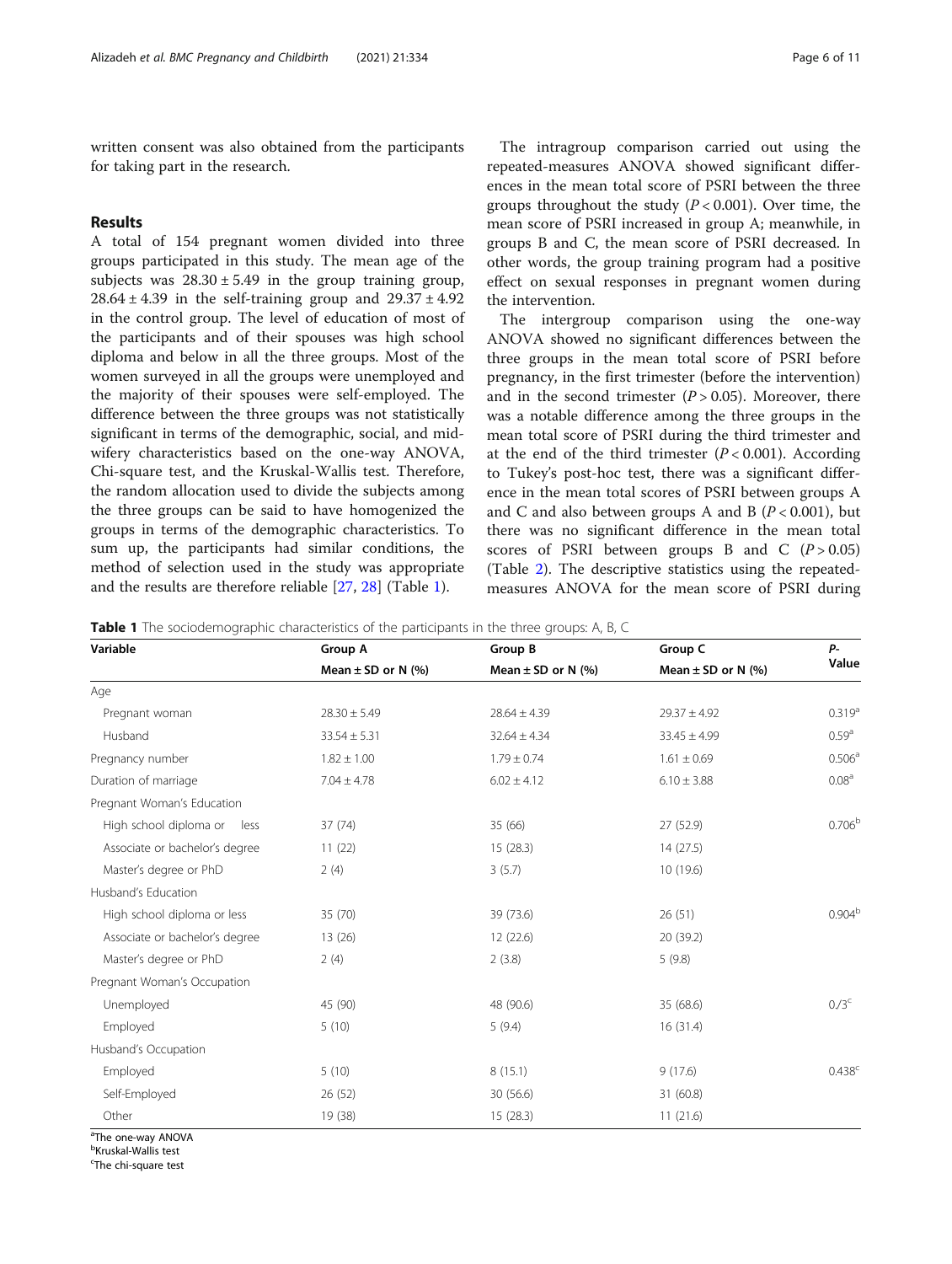<span id="page-6-0"></span>**Table 2** The trend of the total PSRI scores in the different groups  $(A = 50, B = 53, C = 51)$  during pregnancy

| <b>Time</b>        | Before pregnancy | 1st trimester     | 2nd trimester     | 3rd trimester   | End of pregnancy | <b>Total</b>      | Р-                 |
|--------------------|------------------|-------------------|-------------------|-----------------|------------------|-------------------|--------------------|
| Groups             | Mean $\pm$ SD    | Mean $\pm$ SD     | Mean $\pm$ SD     | Mean $\pm$ SD   | Mean $\pm$ SD    | Mean $\pm$ SD     | value <sup>a</sup> |
| <b>Group A</b>     | $71.47 + 16.84$  | $45.12 + 16.26$   | $53.76 \pm 17.83$ | $57.68 + 18.79$ | $57.04 + 16.73$  | $57.01 + 19.17$   | P < 0.001          |
| Group B            | $71.55 + 14.03$  | $50.54 \pm 18.62$ | $51.63 \pm 13.89$ | $45.77 + 14.59$ | $36.92 + 14.16$  | $51.29 \pm 18.87$ | P < 0.001          |
| Group C            | $73.48 + 13.56$  | $45.25 + 19.00$   | $49.18 + 16.91$   | $42.59 + 17.57$ | $35.37 + 14.80$  | $49.17 + 20.88$   | P < 0.001          |
| <b>Total</b>       | $72.17 + 14.79$  | $47.01 + 18.08$   | $51.53 + 16.28$   | $48.60 + 18.13$ | $42.98 + 18.07$  | $52.49 + 18.01$   |                    |
| <b>Effect Size</b> | 0.13             | 0.30              | 0.28              | 0.83            | 1.20             | 0.43              |                    |
| $P-Value^b$        | $P = 0.75$       | $P = 0.24$        | $P = 0.36$        | P < 0.0014      | P < 0.0014       |                   |                    |

<sup>a</sup>The repeated measures ANOVA

**b**The one-way ANOVA

¥: According to Tukey's post-hoc test: There was a significant difference between the mean total scores of PSRI and Group A-C and Group A-B (P < 0.001) but there was no significant difference between the mean total scores of PSRI and Group B-C ( $P > 0.05$ )

the study period in the three groups showed that the effect of time  $(P < 0.001)$ , groups  $(P < 0.001)$  and interaction between time and group  $(P<0.001)$  were statistically significant. Significance of the interaction effect shows that the trend of (sexual) response significantly differed among the study groups over time.

The intergroup comparisons using the one-way ANOVA also showed no significant differences among the three groups in the mean total score of SQOL-F in the first trimester (before the intervention) and second trimester  $(P > 0.05)$ . According to Tukey's post-hoc test, there was a significant difference in the mean total scores of SQOL-F between groups A and C and between groups A and B  $(P \lt c)$ 0.05), but there was no significant difference in the mean total scores of SQOL-F between groups B and C ( $P > 0.05$ ). The intragroup comparisons using the repeated-measures ANOVA showed a significant change in the mean total score of SQOL-F throughout the study in groups B and C  $(P < 0.001)$  (Table 3). The descriptive statistics using the repeatedmeasures ANOVA for the mean score of SQOL-F during the study period in the three groups showed that the effect of time  $(P<0.001)$ , groups  $(P = 0.032)$ and interaction between time and group  $(P<0.001)$ 

were statistically significant. Significance of the interaction effect shows that the trend of sexual quality of life significantly differed among the study groups over time.

The present findings show that the number of pregnant women subject to sexual violence in group A decreased significantly from 30% ( $n = 15$ ) before training to 14%  $(n = 7)$  at the end of pregnancy (after the intervention). The number of pregnant women subject to sexual violence also decreased in group B from 20.8%  $(n = 11)$ before training to 13.2% ( $n = 7$ ) at the end of pregnancy (after the intervention). The reduction in violence was higher in group A than group B, but in group C, the number of pregnant women subject to sexual violence increased from 9.8%  $(n = 5)$  before training to 15.7%  $(n = 87)$  at the end of pregnancy (after the intervention). There was a significant difference between the three groups in the mean sexual violence score in the third trimester and after the intervention (the end of the third trimester). Also, according to Cochrane's test, the mean score of sexual violence experienced by the pregnant women in group B differed significantly over time, from the first trimester to the second and third and then through to the end of the third trimester (post-intervention)  $(P < 0.001)$  (Table [4\)](#page-7-0).

| Time               | 1st trimester     | 2nd trimester     | 3rd trimester     | End of pregnancy  | <b>Total</b>     | Р-                 |
|--------------------|-------------------|-------------------|-------------------|-------------------|------------------|--------------------|
| Groups             | Mean $\pm$ SD     | Mean $\pm$ SD     | Mean $\pm$ SD     | Mean $\pm$ SD     | Mean $\pm$ SD    | Value <sup>a</sup> |
| Group A            | $86.78 \pm 15.37$ | $47.74 \pm 11.54$ | $90.28 \pm 11.64$ | $89.04 \pm 11.48$ | $88.46 \pm 9.59$ | $P = 0.08$         |
| Group B            | $85.26 \pm 12.99$ | $86.96 + 10.37$   | $85.66 \pm 6.61$  | $81.81 \pm 6.56$  | $84.92 \pm 7.96$ | P < 0.001          |
| Group C            | $87.73 + 13.36$   | $86.96 + 10.84$   | $82.69 + 10.04$   | $79.90 + 9.59$    | $83.81 \pm 8.85$ | P < 0.001          |
| Total              | $85.91 \pm 13.03$ | $87.21 + 10.85$   | $86.18 \pm 10.04$ | $83.53 + 10.11$   | $85.73 \pm 8.74$ |                    |
| <b>Effect Size</b> | 0.11              | 3.61              | 0.75              | 0.90              | 0.53             |                    |
| P-Value $^{\rm b}$ | $P = 0.84$        | $P = 0.91$        | P < 0.0014        | P < 0.0014        |                  |                    |

**Table 3** The trend of total sexual quality of life scores in the different groups  $(A = 50, B = 53, C = 51)$  during pregnancy

<sup>a</sup>The repeated measures ANOVA

<sup>b</sup>The one-way ANOVA

¥: According to Tukey's post-hoc test: There was a significant difference between the mean total scores of sexual quality of life and Group A-C and Group A-B (P < 0.05) but there was no significant difference between the mean total scores of sexual quality of life and Group B-C ( $P > 0.05$ )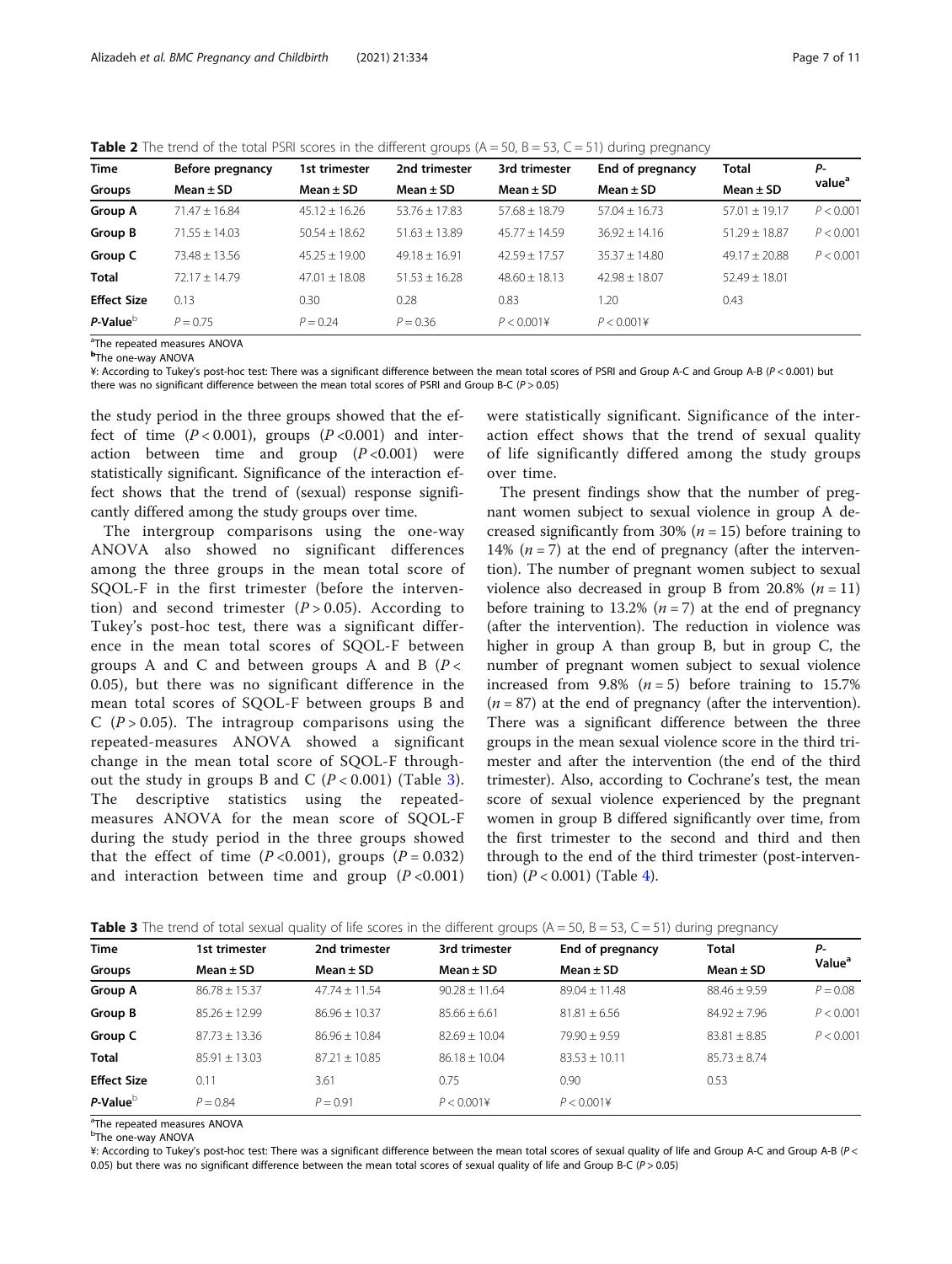<span id="page-7-0"></span>

| <b>Table 4</b> The trend of the total sexual violence scores in the different groups ( $A = 50$ , $B = 53$ , $C = 51$ ) during pregnancy |  |
|------------------------------------------------------------------------------------------------------------------------------------------|--|
|------------------------------------------------------------------------------------------------------------------------------------------|--|

| Time<br>Groups        | 1st trimester<br>N(%) | 2nd trimester | 3rd trimester | End of pregnancy | <b>P</b> -<br>Value <sup>a</sup> |
|-----------------------|-----------------------|---------------|---------------|------------------|----------------------------------|
|                       |                       | N (%)         | N (%)         | N(%)             |                                  |
| Group A               |                       |               |               |                  |                                  |
| Sexually violated     | 15(30)                | 11(22)        | 6(12)         | 7(14)            | $P = 0.019$                      |
| Not sexually violated | 35 (70)               | 39 (78)       | 44 (88)       | 43 (86)          |                                  |
| Total                 | 50 (100)              | 50 (100)      | 50 (100)      | 50 (100)         |                                  |
| Group B               |                       |               |               |                  |                                  |
| Sexually violated     | 5(9.8)                | 4(7.8)        | 8(15.7)       | 8(15.7)          | $P = 0.04$                       |
| Not sexually violated | 46 (90.2)             | 47 (92.2)     | 43 (84.3)     | 43 (84.3)        |                                  |
| Total                 | 51 (100)              | 51 (100)      | 51 (100)      | 51 (100)         |                                  |
| Group C               |                       |               |               |                  |                                  |
| Sexually violated     | 11(20.8)              | 4(7.5)        | 14(7.5)       | 7(13.2)          | $P = 0.29$                       |
| Not sexually violated | 42 (79.2)             | 49 (92.5)     | 49 (92.5)     | 46 (86.8)        |                                  |
| Total                 | 53 (100)              | 53 (100)      | 53 (100)      | 53 (100)         |                                  |
| P-Value <sup>b</sup>  | $P = 0.04$            | $P = 0.04$    | $P = 0.433$   | $P = 0.935$      |                                  |

<sup>a</sup>Cochrane's test<br><sup>b</sup>Chi-square test

Chi-square test

## **Discussion**

The present findings showed a significant difference in the mean total score of PSRI between the three groups over time.

The group training method was more effective on sexual responses during the different phases of the research compared to self-training and no intervention. Similar to the results of this study, Navidian et al. conducted a semi-experimental study on 100 pregnant women ( $n =$ 50 per group) using the PSRI questionnaire. The results showed that sexual activity and responses increased significantly in the intervention group after sex education [[29\]](#page-10-0). The results of another study conducted by Heidari et al. on three groups, including an intervention group consisting of couples, an intervention group consisting only of pregnant women and also a control group, showed that the mean total score of sexual function after the intervention was significantly higher among the couples in the intervention group than the controls. Nonetheless, the mean score of sexual function was similar in both intervention groups of couples and pregnant women, and the face-to-face training of pregnant women, even in the absence of their husbands, as well as the training of couples, increased the sexual function of pregnant women [[30](#page-10-0), [31\]](#page-10-0). Nejati et al. [[32\]](#page-10-0) and Ismaili et al. [[33](#page-10-0)] found a significant difference between the mean score of sexual function in both their control and case groups 4 weeks after the intervention.

Similar to the present findings, Afshar et al. also carried out a two-session educational intervention on 88 pregnant women at a gestational age of 8–10 years and found that, after training, the mean total score of sexual function was significantly higher in the intervention

group than the control group, which indicates the effect of education on the sexual function of people undergoing counseling and education compared to controls [\[34](#page-10-0)]. The results of a study by Bahadoran et al. showed that training affected the sexual functioning of couples as both group training and individual face-to-face training. Nevertheless, no significant difference was observed after the intervention between the two groups with the two different training methods, which indicates that there was no difference between the two teaching methods in terms of their effect on sexual function. Nonetheless, education changed the overall score of sexual function in the research subjects  $[13]$ . The results of the cited studies are similar to the present findings, as they also showed the effect of training on the sexual response of pregnant women. It can be concluded that training improves the sexual response of pregnant women. The cited studies were mostly cross-sectional research on the effects of training in one or at most three sessions during one trimester of pregnancy, and had examined participants' sexual function after 4 weeks. Meanwhile, in the present study, pregnant women were trained based on a valid study design and ongoing intervention during different months of pregnancy in addition to other routine pregnancy care.

Contrary to the present findings, Wannakosit et al. (2010) stated in one study that statistical tests did not show a significant difference in sexual function between the control and intervention groups [\[35\]](#page-10-0). The reason for this discrepancy could be the type of questionnaire used in this study, which was researcher-made, compared to the standard PSRI questionnaire. This disparity in results could also be attributed to the short time and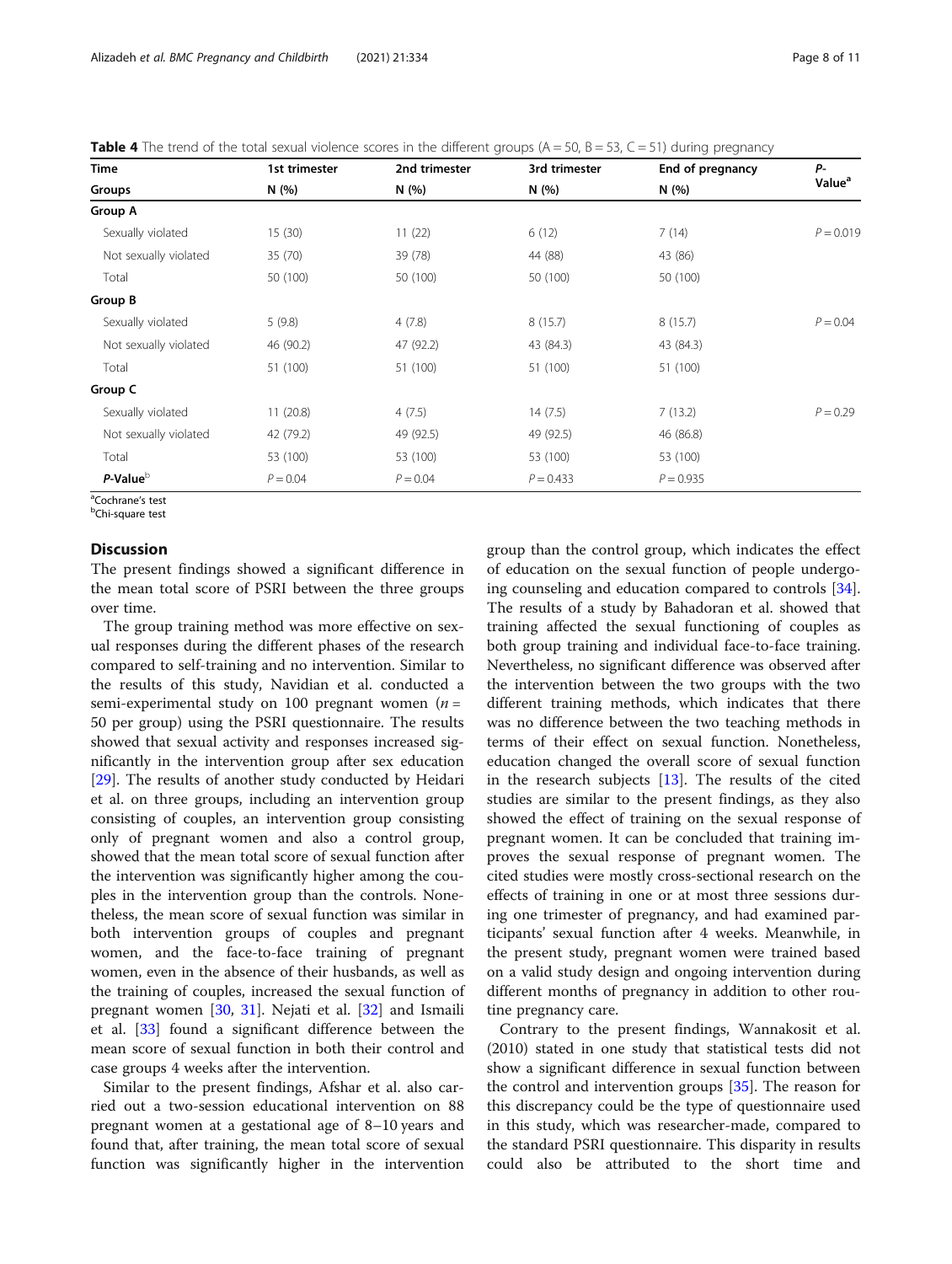educational content (20 min per session), through which it is highly unlikely that the sexual behavior of individuals changes.

The sexual quality of life is an important part of quality of life. The sexual quality of life includes a set of activities related to one's sexual and emotional relationship with the spouse and sexual satisfaction [\[36,](#page-10-0) [37](#page-10-0)]. The results of the present study showed that the mean score of the overall sexual quality of life increased in the group training group with gestational age, and the maximum score was achieved in the third trimester of pregnancy. This score decreased slightly at the end of pregnancy (after the intervention); however, it was still higher than the scores before the intervention and in the second trimester. The decreased mean score of the sexual quality of life at the end of pregnancy may be due to the increased maternal weight and protuberant abdomen and also to the reduction in self-esteem and body image. Many stressors lead to distress, such as anxiety about childbirth, changes in the marital relationship, restrictions on sex and concerns about body image and physical health. The growing abdomen causes a gradual change in self-confidence and self-image [[3\]](#page-9-0). Self-image, which is defined as the person's perception of her body, is one of the factors that changes under the influence of physical and psychological changes during pregnancy. These changes are acceptable for some pregnant women but worrying for others [\[38](#page-10-0), [39](#page-10-0)]. The results of the present study revealed that the score of sexual quality of life increased significantly more in the group training group than the other two groups with gestational age, and at the end of the pregnancy, the score of sexual quality of life was higher in the self-training group than the control group. These results imply the positive impact of education, especially group training, on the sexual quality of life in pregnant women.

In the study by Pourkhiz et al. on 84 primiparous women in 2015, the sexual quality of life increased in the training group compared to the control group [\[40](#page-10-0)]. AJ et al. also conducted a cross-sectional longitudinal study using the SQOL questionnaire in each trimester of pregnancy without any training. The mean total score of sexual quality of life and its domains (psychosexual feelings, sexual and relationship satisfaction, selfworthlessness, and sexual repression) decreased with gestational age from the first trimester to the third trimester of pregnancy [\[41](#page-10-0)]. The results of a study similar to the present one showed the positive effect of training on the sexual quality of life in pregnant women [\[29\]](#page-10-0). Sex education improves the sexual quality of life from the perspective of pregnant women and their husbands.

In the present study, the number of pregnant women subject to sexual violence decreased significantly in the intervention groups (group training and self-training).

This reduction was higher in the group training than the self-training group, which means that training, especially group training, has effectively reduced the experience of sexual violence in pregnant women at different phases of the intervention. Since sexual violence is usually perpetrated by spouses, training should be given directly to the spouses to adequately decrease the rate of sexual violence during pregnancy.

Regarding the effect of sex education on sexual violence in pregnant women, a semi-experimental study was conducted on the effect of educating fathers (i.e. modifying their expectations about the birth of their child) on the severity of domestic violence. Seventy-five spouses of pregnant women received training on attachment skills through four 90-min sessions held once a week. The results showed that the mean score of sexual violence had a statistically significant correlation between the control and training groups. The rate of sexual violence was lower in the trained spouses after the intervention (late pregnancy) compared to before the intervention (early pregnancy). Nevertheless, sexual violence increased in the control group in late pregnancy compared to early pregnancy, indicating the positive effect of educating spouses on the rate of sexual violence experienced by pregnant women [\[42](#page-10-0)].

In another study in Iran, Taghizadeh et al. divided 141 pregnant women who had been subject to domestic violence into two groups, including an intervention and a control group, and then trained the intervention group on problem-solving skills in four sessions. Contrary to the results of the present study, their results showed that the mean score of sexual violence was not significantly different between the intervention and control groups, as the risk difference between sexual violence before and after the intervention was 4.8% in the control group and 4.9% in the intervention group [[43](#page-10-0)], which may be due to differences in sampling and teaching methods.

In the present study, group training was administered to pregnant women using the context-dependent package. The teaching material included physiological changes during pregnancy, correct beliefs about sex and sexual intercourse during pregnancy, and the importance of sexual and marital intimacy at this period in life. The training content indirectly attempted to establish better marital relations between the pregnant women and their husbands, and as a result, reduced the rate of sexual violence experienced during this period in the group training group. The outcome of this training can be perceived quite clearly in the results of the present study concerning the training group compared to the control group.

Almost any education, even though delivered in a specific period of time, was effective on the enhancement of sexual life. The educational package in this study was delivered as a part of pregnancy routine care, during all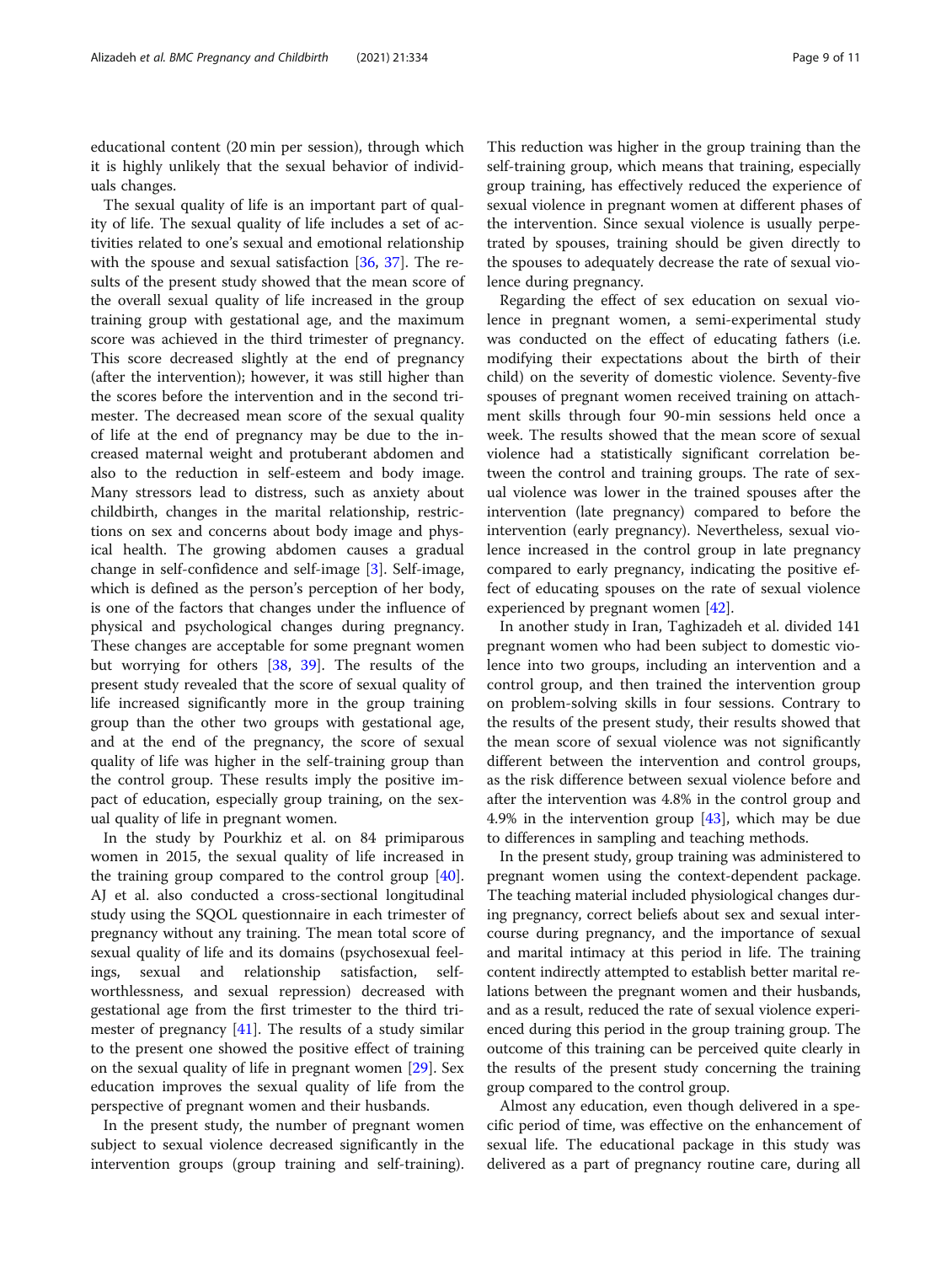<span id="page-9-0"></span>trimesters. Considering cultural sensitivities in receiving sex educations, this makes the current package more available and continues if implemented.

The strengths of the present research included the existence of three different groups (two intervention groups with two different training methods and one control group) and also the continuous training given from the beginning to the end of pregnancy, which increases the promotion of maternal sexual health.

One of the limitations of this study was the absence of the pregnant women's spouses (due to administrative restrictions) during the training sessions, which was partially offset by the provision of a summary booklet of the training sessions to the control group and also by the women passing the booklets on to their husbands, which indirectly enhanced the effect of the teaching material.

Another limitation of this study was the taboo nature of any discussions about sexual issues in Iran as a traditional and religious society. Culturally, many Iranian couples feel too ashamed or embarrassed about discussing their sexual problems. One of the possible obstacles in measuring the effectiveness of sexual education in this study was the unscientific recommendations of some gynecologists and midwives who ban their patients from having sex during pregnancy, especially in the third trimester.

## Conclusion

The results of the present study showed the effectiveness of the training program designed to improve the different dimensions of sexual health during pregnancy (responses and sexual activity, sexual quality of life and sexual violence) in the groups receiving training (especially group training) compared to the control group. The results showed the positive effect of education, especially group training vs. self-training, on the score of sexual activity and responses and the sexual quality of life in pregnant women. Also, the frequency of sexual violence experienced during pregnancy decreased significantly in the intervention groups (group training and self-training). As an individual learning approach, inperson learning can help pregnant women express their sensitive problems more easily and thus receive more accurate answers. According to the present findings, maintaining and promoting the sexual health of pregnant women by providing sexual health training to them during pregnancy along with other services provided by health care providers (especially midwives) can help improve the overall quality of health care services.

#### Abbreviations

ANOVA: Analysis of variance; ICC: The intraclass correlation coefficient; NICE: The National Institute for Health and Clinical Excellence; PSRI: Pregnancy sexual response inventory; SQOL-F: Sexual quality of lifefemale; SDG: Sustainable development goals; SHEP: The sexual health education package

#### Acknowledgements

We are grateful to the participants in the study, as well as the health providers, for generously providing us with their experience.

#### Authors' contributions

Study conception and design was done by GO, HR and SHA; data analysis by HAM; and data interpretation by HAM, OG and SHA. GO, HR and SHA wrote the paper; the manuscript was drafted by SHA and revised by GO; All authors read and approved the final manuscript.

#### Funding

This study received no specific grant from any funding agency in the public, commercial or not-for-profit sectors.

#### Availability of data and materials

The datasets used and/or analyses during the current study are available from the corresponding author on reasonable request.

### Declarations

#### Ethics approval and consent to participate

The present study was the second part of a Doctorate Dissertation in Reproductive Health by Shahid Beheshti University of Medical Sciences entitled "The Design and testing of Sexual Health promotion package during Pregnancy".

All procedures performed in studies involving human participants were in accordance with the ethical standards of the Shahid Beheshti Medical Sciences University and with the 1964 Helsinki declaration and its later amendments or comparable ethical standards. The ethical code for the study was IR.SBMU.PHNM.1395.495 and with clinical trial code was IRCT20190427043398N1. The study was conducted after providing the necessary explanations and information to the participants and obtaining written consent from participants. Also, written informed consent was obtained from a parent or guardian for participants under 16 years old.

#### Consent for publication

Not Applicable.

#### Competing interests

The authors declare that they have no competing interests.

#### Author details

<sup>1</sup>Mother and Child Welfare Research Center, Hormozgan University of Medical Sciences, Bandar Abbas, Iran. <sup>2</sup>Department of Midwifery and Reproductive Health, School of Nursing and Midwifery, Shahid Beheshti University of Medical Sciences, Tehran, Iran. <sup>3</sup>Department of Biostatistics School of Allied Medical Sciences, Shahid Beheshti University of Medical Sciences, Tehran, Iran. <sup>4</sup>Department of Midwifery and Reproductive Health School of Nursing and Midwifery, Shahid Beheshti University of Medical Sciences, Tehran, Iran.

## Received: 2 June 2020 Accepted: 15 April 2021 Published online: 26 April 2021

#### References

- 1. Giovanni. Corona, Lior. Lowenstein, Natalio. Cruz, Fabrizio. Palumbo, Beatrice. Cuzin, Francesca. Tripodi, et al. The ESSM Manual of Sexual Medicine. edition n, editor. Amsterdam: The European Society for Sexual Medicine (ESSM); 2015.
- Read J. Sexual problems associated with infertility, pregnancy, and ageing. BMJ. 2004;329(7465):559–61. <https://doi.org/10.1136/bmj.329.7465.559> PMID: 15345632; PMCID: PMC516113.
- 3. Johnson CE. Sexual health during pregnancy and the postpartum. J Sex Med. 2011;8(5):1267–84; quiz 85-6. PMID: 21521481. [https://doi.org/10.1111/](https://doi.org/10.1111/j.1743-6109.2011.02223.x) [j.1743-6109.2011.02223.x](https://doi.org/10.1111/j.1743-6109.2011.02223.x).
- 4. DeJong J, Jawad R, Mortagy I, Shepard B. The sexual and reproductive health of young people in the Arab countries and Iran. Reprod Health Matters. 2005;13(25):49–59. [https://doi.org/10.1016/s0968-8080\(05\)25181-9](https://doi.org/10.1016/s0968-8080(05)25181-9) PMID: 16035597.
- 5. Sossah L. Sexual behavior during pregnancy: a descriptive correlational study among pregnant women. Eur J Adv Res Biol Life Sci. 2014;2(1):16–27.